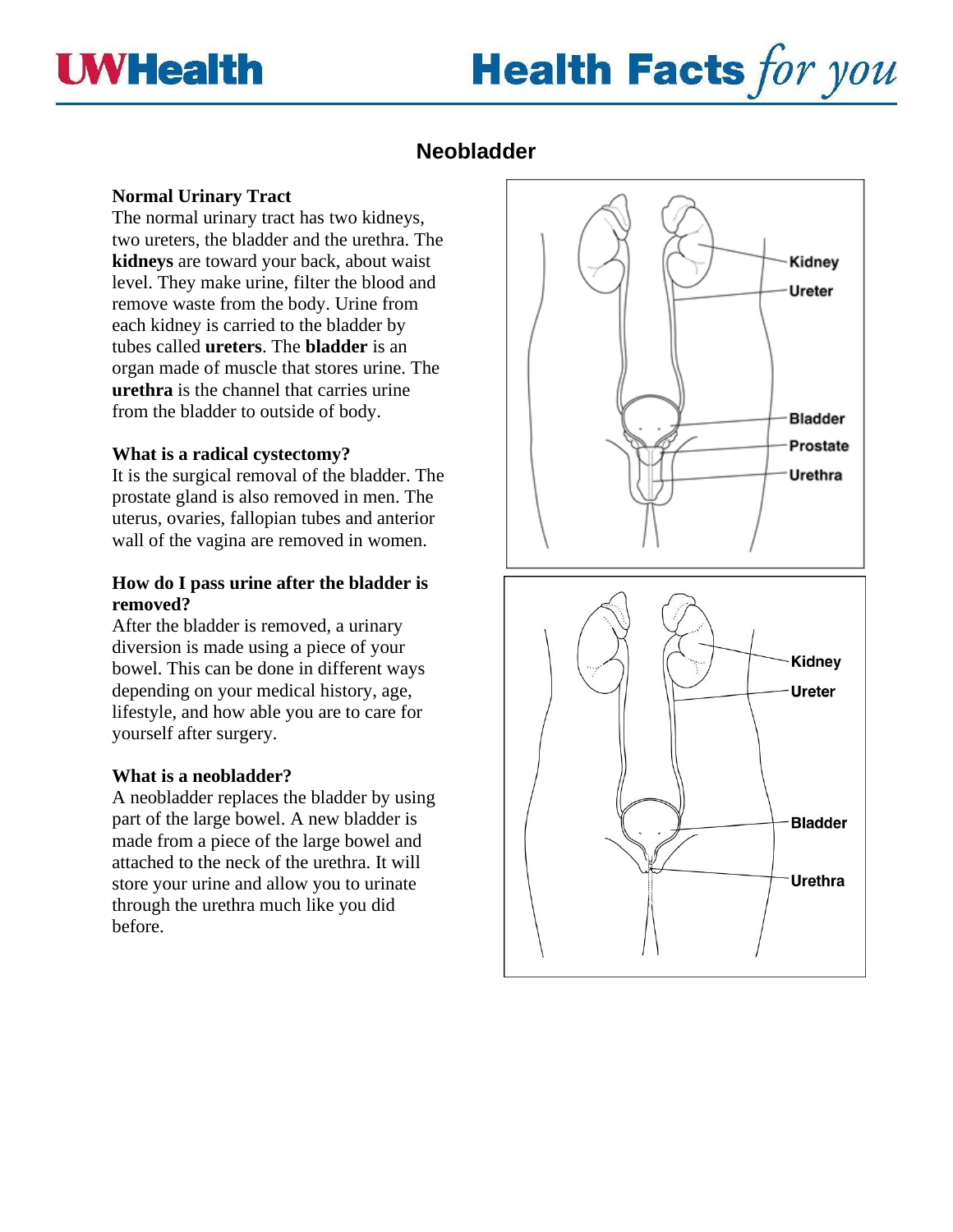# **How is it made?**

The neobladder is made from part of the bowel and joined to the neck of the urethra. A sample (biopsy) of the neck of the bladder and the urethra is taken to check for cancer. If cancer is present, the neobladder will not be possible. You may need to have an Indiana pouch or an ileal loop. Sometimes, other factors prevent the making of the neobladder.

# **How does the neobladder work?**

The neobladder functions like your own bladder. Urine drains into the neobladder, then empties through the urethra when you contract your abdominal muscles. This increases the pressure with the neobladder causing it to empty. Over time, the neobladder stretches and you will be able to hold more urine. It takes weeks to months to be able to store urine without leakage. To stay dry, you may need to wake up to urinate at night.

#### **Preoperative (Pre-Op) Exam**

At your **pre-op exam** visit, you will go over your complete health history and have a physical exam. You will have urine and blood tests, a chest x-ray and an EKG. You may need to visit the anesthesia screening clinic.

A nurse will explain how to get ready for your surgery. They will mark your abdomen. This is done in case the doctor decides during surgery that a pouch or loop is needed instead of a neobladder. Please eat before you go for your work-up visit, it may take 4 to 6 hours.

#### **Getting Ready for Surgery**

- You may need a bowel prep before your surgery. Your surgical team will tell you if you need this.
- You will be told about enhanced recovery after surgery (ERAS) by the nurse.
- Do not eat or drink anything after midnight!

#### **After Surgery**

You will be in the hospital 7 to 10 days. We will help you start walking the day after your surgery. Getting up and walking early are the best ways to speed your recovery. Walking helps to prevent problems such as a bowel obstruction, pneumonia and blood clots. Expect to walk in the hall 3-4 times a day. Pain medicine may make it easier.

#### **Incision**

You will have an incision down the middle of your abdomen. Staples are used to hold the incision together. They will be taken out in 7-10 days. You may have a small amount of drainage from your incision. We will clean the incision and change the dressing daily and as needed.

#### **Drains and Tubes**

- You will have an IV to give you fluids.
- You may have oxygen on.
- You may have a tube in your nose (NG tube) going to your stomach. This helps prevent nausea and vomiting until your bowel starts to work again (about 3-5 days). You will not eat or drink by mouth while the tube is in place.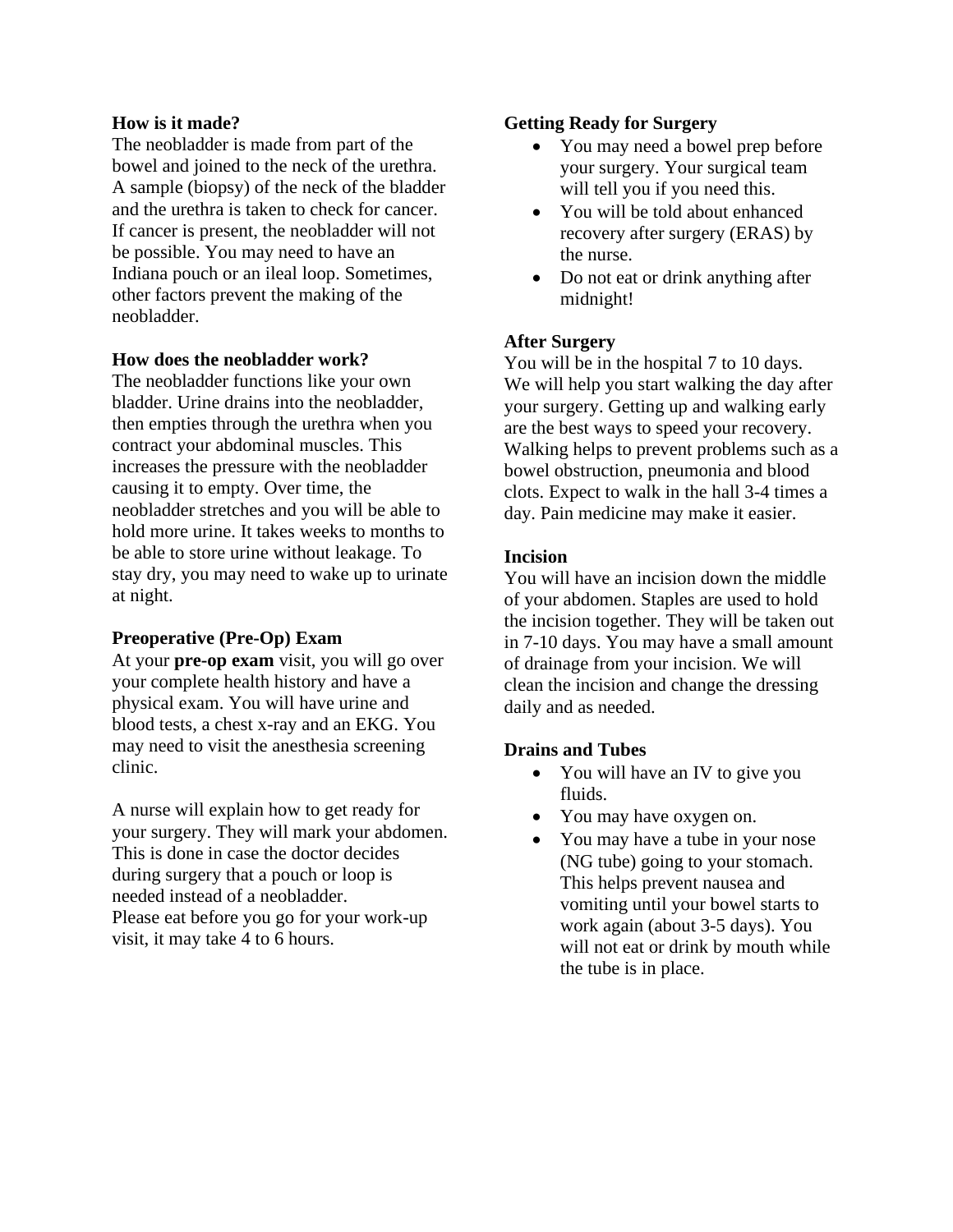- You may have TED hose and leg wraps (Venodynes) on your legs. They help prevent blood clots.
- A Foley catheter will be placed in the space where your bladder was. This is a tube placed through your urethra. It helps the healing of the suture lines that join the urethra and the neobladder. It is taken out 3-4 weeks after surgery. It takes time for the neobladder to heal.
- A soft, long rubber drainage tube called Jackson-Pratt (JP) drain is brought out through the skin on one side of your abdomen. It is used to drain old blood and fluid from around your neobladder. This helps to prevent infection. Nurses will measure the drainage. Your doctor will remove the drains after the drainage has stopped, most often within 2-3 days.
- A suprapubic catheter is placed through your abdominal wall into the new bladder to keep it drained. It is removed in about 2-3 weeks.
- Two small hollow tubes called stents (one for each kidney) drain the urine from the kidneys while your neobladder is healing. The stents allow the urine to flow freely. The ends are brought to the outside through a small opening in your abdomen. They connect to a drainage bag at the side of your bed. You will go home with the stents in place. They are taken out at your first clinic visit. Don't worry if they fall out, we will not replace them.



### **Going Home**

While in the hospital, we will teach you how to care for your tubes. We will teach you how to flush the catheters every 4 hours and as needed to help prevent blockage. Since the neobladder is made out of bowel, it will discharge mucus. This can plug the catheters.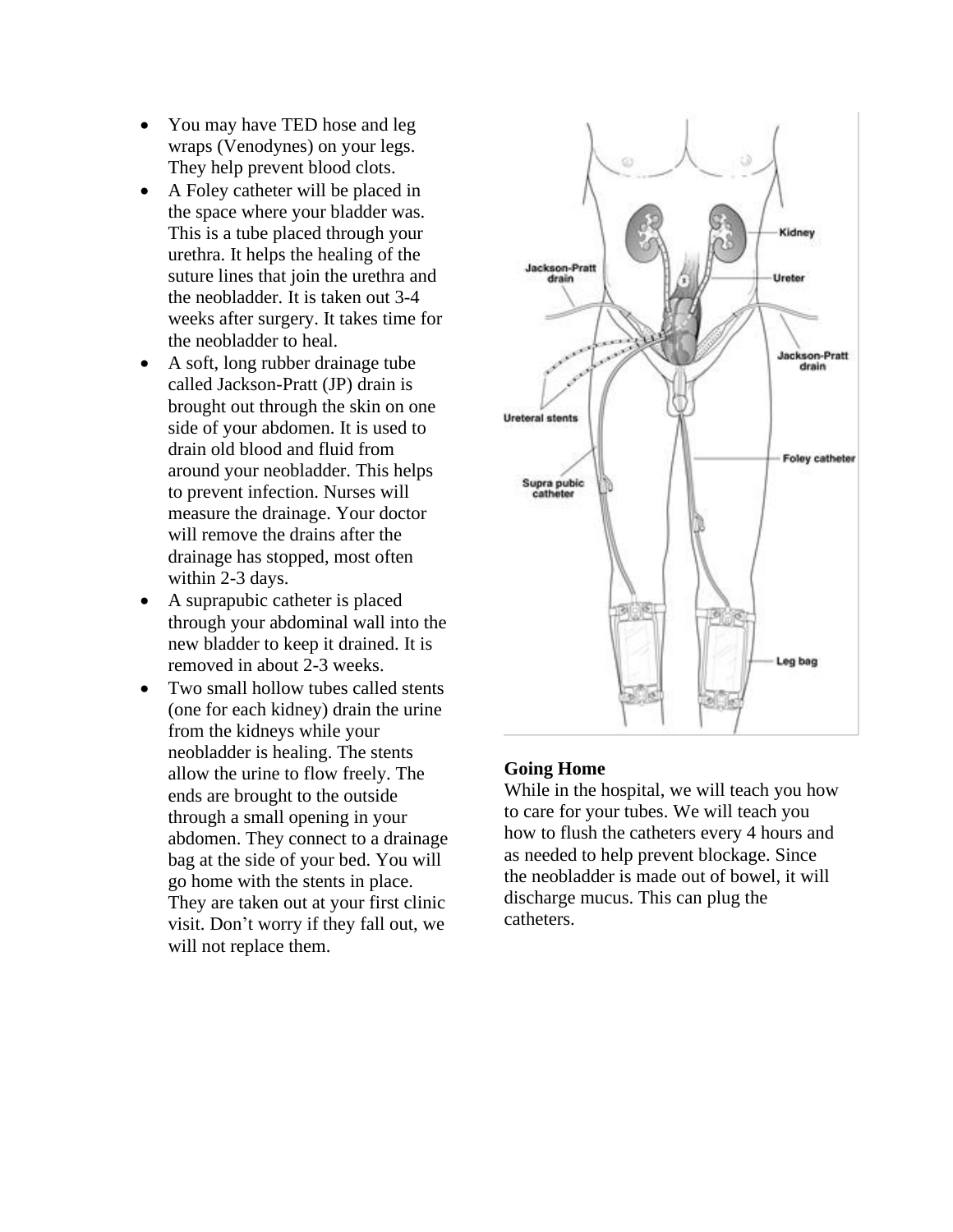After the Foley is removed, we will teach you how to pass urine by straining the abdominal muscles. You will follow a schedule for the first six weeks. You will need to urinate at set times. This will help slowly expand the neobladder to hold greater volumes of urine and promote dryness.

The time it takes you to control the neobladder can vary. Most often, nighttime leaking is the last to improve. We may teach you pelvic exercises. These will help you to stay dry. You need to perform 10 sets of 10 pelvic exercises once or twice a day as you are able.

You may need to use adult diapers or other devices. If needed, we will teach you how to catheterize yourself since abdominal straining may not be enough to empty urine.

#### **Voiding Routine**

|                   | <b>Week s 1-3:</b> Every 2 hours during the day   |
|-------------------|---------------------------------------------------|
|                   | Every 3 hours at night                            |
| <b>Weeks 3-6:</b> | Every 3 hours during the day                      |
|                   | Every 4 hours at night                            |
|                   | <b>After week 6:</b> Every 4 hours during the day |

At night, void as needed.

The goal is to void every 4 hours. Do not worry if you are not able to wait for 4 hours. If your urine output is greater than 500mL each time, you will need to void more often. If your bladder feels full and you are not able to empty your bladder, you will have to catheterize yourself. You must not wait longer than six hours before you empty your bladder.

#### **Diet and Fluid Intake**

Eat a normal diet as you are able. Spicy foods, asparagus, fish, eggs, medicines, and vitamins can change the smell or color of your urine. Drink at least 2 liters of fluids a day. A high urine output will help keep the

neobladder flushed and reduce risk of infection. High fluid intake also reduces the risk of forming kidney or neobladder stones.

#### **Activities**

- You may shower 2 days after surgery. **Do not** sit in bathtubs, hot tubs, or go swimming for 2 weeks.
- No straining or lifting over 15 pounds for 4-6 weeks.
- You may drive when not taking narcotics.
- Avoid contact sports for 4 to 6 weeks, or until your doctor tells you it is safe.
- You may resume sex as soon as you are ready.
- Plan on being off work for 6-12 weeks.

# **Mucus Management**

Flush your neobladder every morning, evening, and as needed. This will break up and flush out mucus that can block the tube. One of the first signs of blockage (obstruction) is a decrease in urine output.

# **Supplies Needed**

Normal saline solution or sterile water Bulb or piston syringe

# **Procedure/Steps**

- 1. Gather your supplies.
- 2. Wash and dry your hands.
- 3. Use alcohol swab to clean the catheter and syringe.
- 4. Draw up 60 mL of saline or sterile water in the syringe.
- 5. Clamp the Foley catheter. Using the syringe, gently flush the solution through the suprapubic catheter into the neobladder. **Do not force it.**
- 6. Gently withdraw or pull back any solution and mucus through the syringe or allow it to drain by gravity into a toilet.